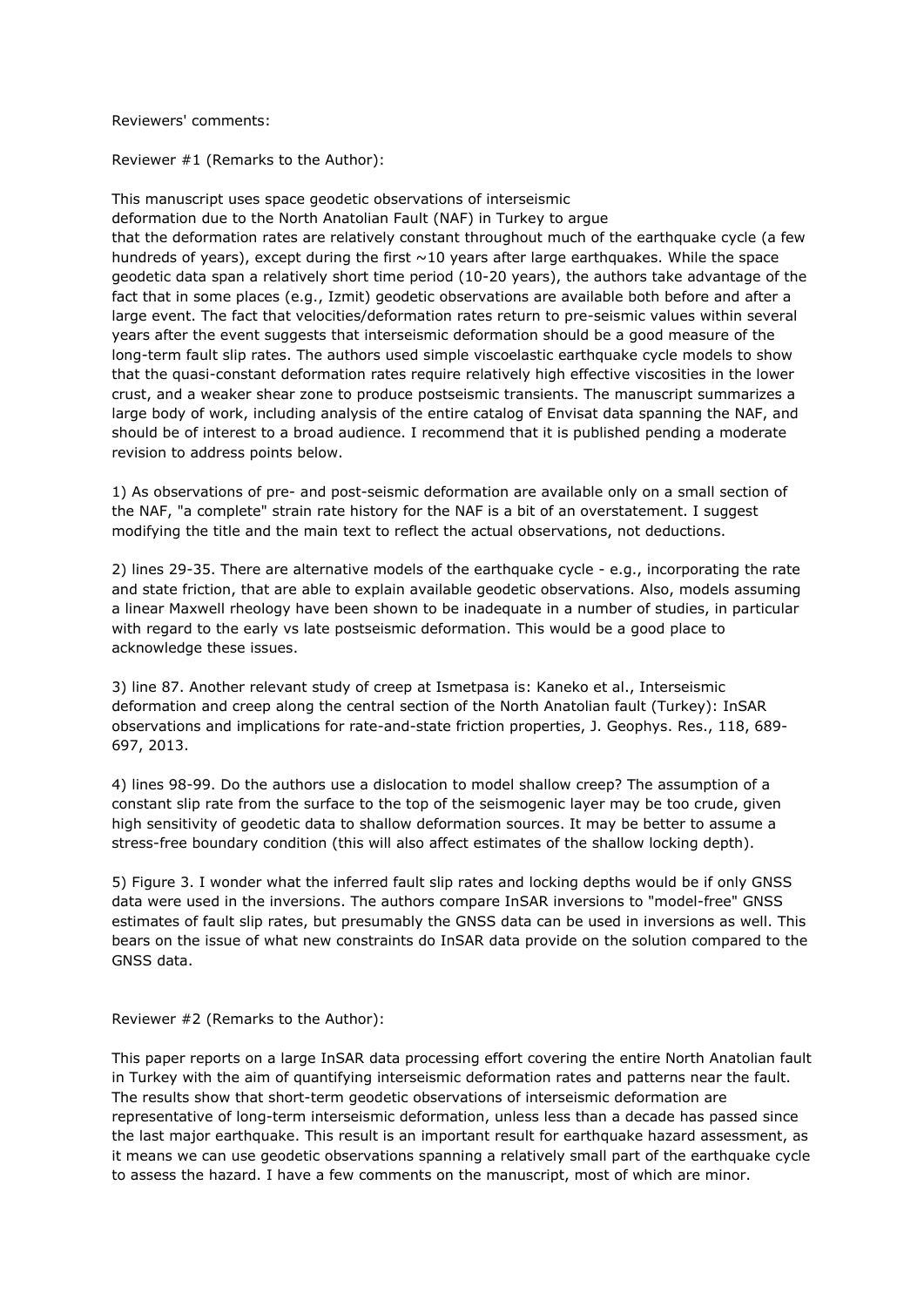I find the title a bit misleading and too bold. That interseismic deformation rates are derived for a few different times during the earthquake cycle does not mean the "complete strain rate history" is recovered. I therefore suggest to modify the title such that it describes better what is reported on in the manuscript. Note that this strong wording is repeated, e.g. in lines 38 and 48, while in line 124 it sounds more reasonable.

In figure 1 the LOS and east-west velocities are shown w.r.t. Eurasia. However, along the north coast of Turkey there are a lot of red colors in a-c indicating velocities significantly different from zeros. How is the reference picked? A single pixel location, or some average?

In line 63 it is indicated that velocities in overlapping regions are compared after projection into horizontal velocities using the average incidence angel of 23 degrees. This is somewhat surprising, as the near-range angle is about 19 degrees and far range about 26 degrees, indicating a significant (~30%) difference between how the same horizontal velocities map into near- and farrange LOS velocities. Please offer a justification for this choice (e.g. in the methods, if not here).

Some discussion about that we might still over- or under-estimate the earthquake hazard based on decade-long geodetic observations of interseismic deformation, unless we include somehow fast postseismic transient effects, would be useful.

I am not surprised the visco-elastic coupling model does so poorly. First, using Maxwell viscoelastic material has rarely been useful when researchers have had good post-seismic observations. Second, the earth structure under the upper crust is probably far from homogenous, and third, parts of the lower crust are likely elastic, but may not be brittle (i.e. elastic-ductile with some yield strength). I therefore fully agree that seismogenic depths do not well represent elastic thickness and thus also doubt that the viscosity derived here  $(>10^{\circ}20$  Pas) is of much use. Because the elastic thickness is probably much larger than the seismogenic depth and the derived locking depth, I wonder if these viscosity results hold for a model consisting of a thicker elastic lid (e.g. 30-40 km). I think a more realistic subsurface model would consist of a thicker elastic layer, containing a shear-zone under the locking depth (controlling the fast postseismic deformation) and overlying a viscous mantle layer (or halfspace).

The paragraph in lines 36-42 and the paragraph in lines 44-51 contain some overlapping information. I suggest that parts of the latter paragraph are added into the former paragraph and that the section starting in line 43 simply starts with the paragraph now starting in line 52.

### Figure 1

Add information at the beginning of the caption about where in the world this is. What is the difference between tracks labeled red and black in a) and blue and black in b)? I would remove fault lines in b), as things get too busy with the GPS vectors on top. I would also label major faults, e.g. NAF and EAF and maybe distinguish somehow between primary and secondary faults, because a lot of faults are shown. Please add information about where Ismitpeza and Izmit are, as these locations are mentioned in the text. In c), indicate what positive values mean, as "east-west velocity" does not describe this well. Move the label for Istanbul to the NW of the city to avoid covering data points.

### Figure 2

Maybe mention in the first sentence that this is for the North Anatolian Fault.

### Figure 3

Please spell out NAF when mentioned in this caption for the first time, as some readers only read the figure captions.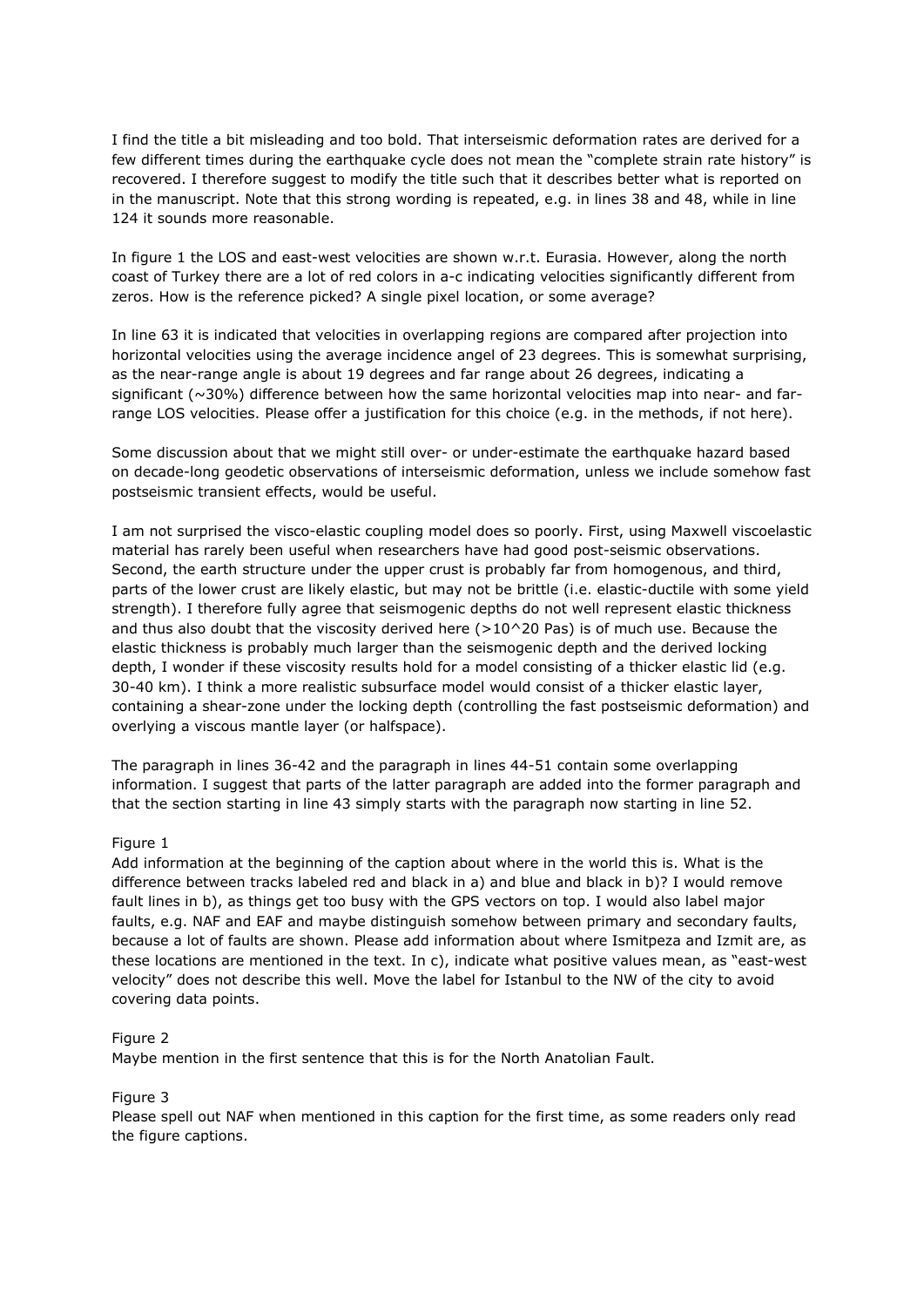### Reviewer #3 (Remarks to the Author):

In this paper, Hussain et al propose to derive an interseismic strain field along the North Anatolian Fault. This goal is motivated by the fact that different segments of this major fault lie at different stages of a roughly 250 year long earthquake cycle, allowing to explore the temporal variation of strain rates across an entire cycle (assuming a constant rheology, to first order). The main result is that strain rates are, to first order, constant over the 250 year earthquake cycle, except for a 10 year period following a large earthquake. The resulting conclusions are 1. geodetic observation can provide meaningful information when deriving seismic hazard assessments and 2. a weak fault is required to explain such behavior.

In overall, the paper is well written and reading is quite pleasant. Figures support nicely the points conveyed in the paper and I have not found major technical issues. I believe this paper is made of 2 parts. The first part is very impressive: the authors show the potential of InSAR for global strain mapping and the result is a constant strain rate along the NAF which requires a strong lower crust. This first part justifies to me the publication of this paper in a high impact journal. The second part is messy, not discussed enough and does not bring new information: we know there is a transient following earthquakes and we known several mechanisms are involved, all of them with a log(t) displacement, hence a 1/t decay in rates. This is a problem, as I believe studies with more advanced models already propose such conclusions. In conclusion, I think this paper proposes a very interesting approach (sampling the earthquake cycle in time with a spatial sampling) which is quite new in itself, shows a very interesting result (strain rates are constant for 240 years) but then mixes things up with speculations that are not particularly new (I detail this below). To me, either this last part should be significantly beefed up with a lot more discussion and details, either simply removed.

#### Detailed comments:

1. About surface strain rates. You derive a map of surface strain using the last developments of InSAR processing. The map in itself is incredibly nice and shows the potential of InSAR for global strain mapping. However, while mentioning the fact that these measures should be included in PSHA methods, there is no discussion about it. Surface strain is only a proxy of stressing rates at depth, considering some elastic properties, the degree of locking, etc, etc, making the link with PSHA not direct at all. PSHA is used directly nowadays to derive hazard maps or insurance plans, so I am afraid such light statement could lead to biased understanding from non experts who might read a Nat. Comms. paper. Furthermore, PSHA experts are already convinced about this and moving in this direction (see the last models from Jackson and Stein et al). Therefore, as you seem to imply that this is a very important point of your paper (it is in the abstract), I think it requires some additional discussion.

First, you need to clarify that including strain rates in PSHA is not as simple as it sounds. For instance, the surface strain rate that you present on figure 3d comes from your estimate of total loading rate and assuming an elastic crust. However, surface strain rates along the Ismetpasa portion of the NAF are not at all representative of what is happening at 15 km depth, but entirely controlled by shallow creep (i.e. strain is infinite at the surface there). But nonetheless, stress builds up there and this should be accounted for. So any PSHA model would be difficult to make up. Another point is that for a similar surface strain rate at the fault trace, one needs to fix either slip rate or locking depth to get a sense of stress build up at depth (i.e. the tradeoff is direct). Second (and only if you think this could be useful), you need to provide clues about how to include these measurements. If you feel that this is only a second-order conclusion of the paper, I would simply remove it.

Just a small point: it seems that geodetic strain rates agree well with seismicity over California (see line 27), but not when looking at individual regions such as Parkfield (I know the paper is not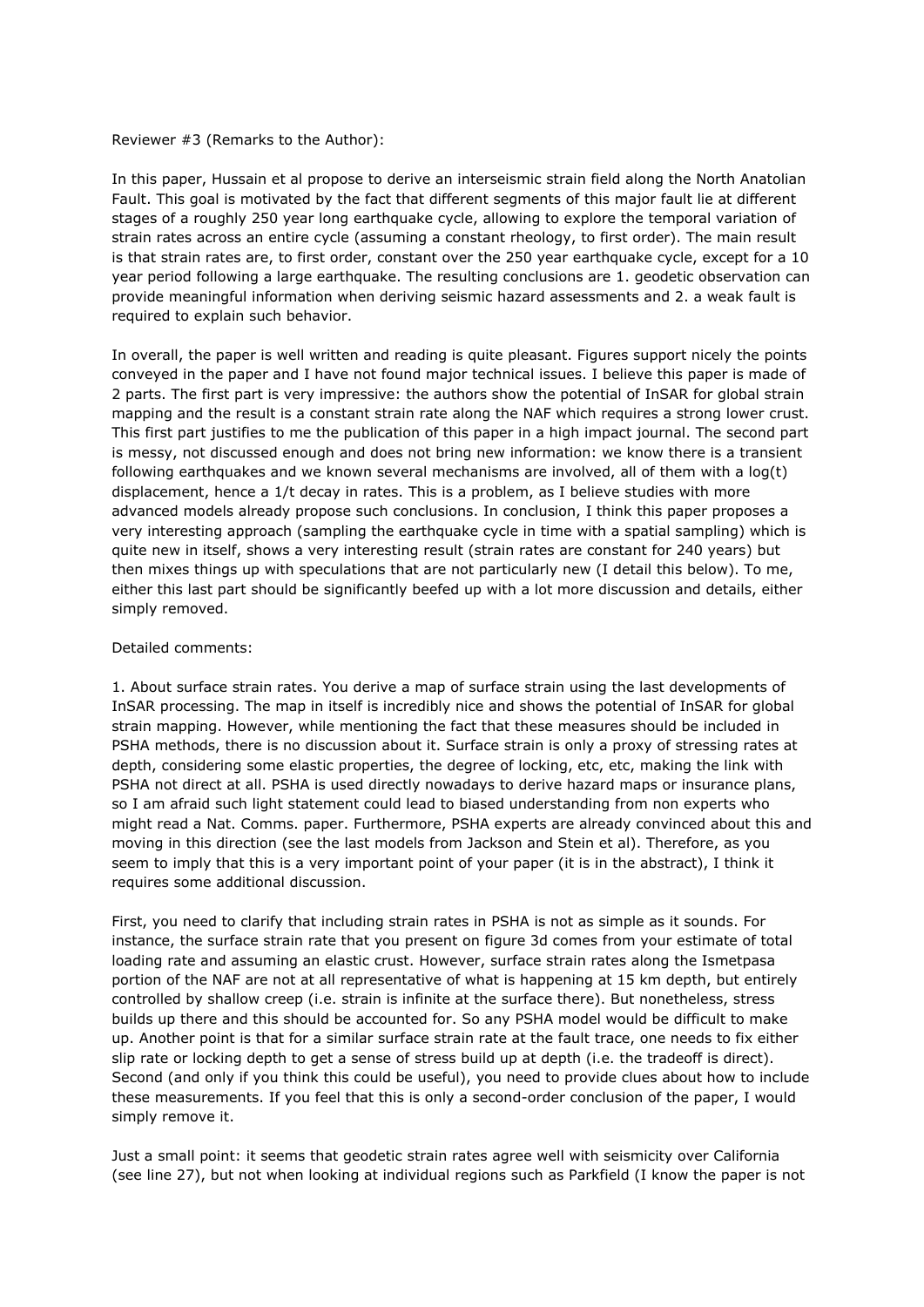published yet but it should be soon in BSSA, check Michel, Avouac et al) or the Katmandu area (check Ader et al 2012 and/or Stevens et al 2016). Geodesy predicts in these places that larger earthquakes are required to close the strain budget and this is not yet accounted for in PSHA.

2. About the geodetic strain rates and the long term strain rate. I agree that if the strain rates measured are representative of the long term strain rates, this rates should be used for seismic hazard assessment in some way. However, your result also shows that this 10 year period should not be taken lightly in the estimation of hazard. When integrating the strain rates over 250 years, given the log-scale used here, this plot shows that the final strain is highly influenced by the previous earthquake. What matters is the total strain increase and its spatial distribution. By integrating these strain rates over time, one should find that total strain depends in a large fraction on the post-seismic strain. So why stating that geodetic strain is an "unbiased measure of future seismic hazard"? And this is even without taking into account potential local complexities (creep, geometry, etc). Furthermore, as stated before, for a given strain rate, multiple models may be involved with very different conclusions in terms of stress build up. So there needs to be a discussion about the justification to use strain for hazard.

3. About the consistency between the data sets. When presenting the strain rates as a function of time, there is a clear inconsistency between the data points. The strain rates estimated from InSAR are derived from the surface strain predicted by the screw dislocation model. The strain rates estimated from GPS data, following the Izmit earthquake are, I suspect, derived from the difference in displacements between the two stations mentioned in the text (but this not really clear in the text). Therefore, as these stations are probably located some distance (2, 5, 10 km?) away from each other, the strain rates inferred correspond to a certain depth averaged strain rate. Could you describe this more in details? Then, it seems to me that the exponential decay is entirely driven by the post-seismic signal of Izmit, so it is difficult to accept that this is a general feature of all earthquakes along this fault. To me, post-seismic displacements with a log(t) decay are quite a general feature, but I would not bet too much about a characteristic time decay that would be constant along the fault and for all earthquakes. Please discuss this.

4. How can one compare directly and derive some grand scheme about the rheology of the crust and upper mantle when multiple mechanisms are influencing strain rates there and while only looking at the strain rates at the fault? I guess your discussion is very fuzzy here, mixing points that are well known and with others that are not clear at all.

For instance, it is clear, as shown in a paper you have written yourself, that aseismic slip affects the NAF in the vicinity of Izmit following the 1999 earthquake. Therefore, there should be, in the data, an log(t) decay function of the constitutive properties and the state of stress of the fault (if it follows a classic after slip behavior). There is also the viscous flux you mention. You do not seem to account for a potential Burger type viscosity which are apparently used a lot nowadays (even though I do not really understand why a mantle flux should have 2 characteristic times rather than 3, 4 or 15 for that matter). So there should be, at least, 2 characteristic time constants embedded in this data set. Regarding this, it is then very awkward and probably not very useful to invoke only a Maxwell viscosity and discard it based on these data. Considering the complexity and the number of mechanisms involved, there cannot be a single characteristic time and this has been know for years given all the post-seismic studies that have been published.

The conclusion about the long-term viscosity of the system being high stands, assuming a constant rheology along strike. To me, this is the most important result of the paper. Then, the fact that one needs a low viscosity is just one option among others. Aseismic slip in a perfectly elastic crust would result in the same behavior. A Burger model with a low transient viscosity of the lower crust would probably result in the same behavior.

Here, you are mixing things that we know already (there is multiple time constants because there is a lot of physical mechanisms at stake, all of them involving a log(t) behavior), things that could potentially be new (the observed behavior appears unique to the entire NAF) and grand schemes about the strength of the lithosphere that are not supported by your data. I then suggest rewriting entirely the discussion to include all potential mechanisms, what we know about post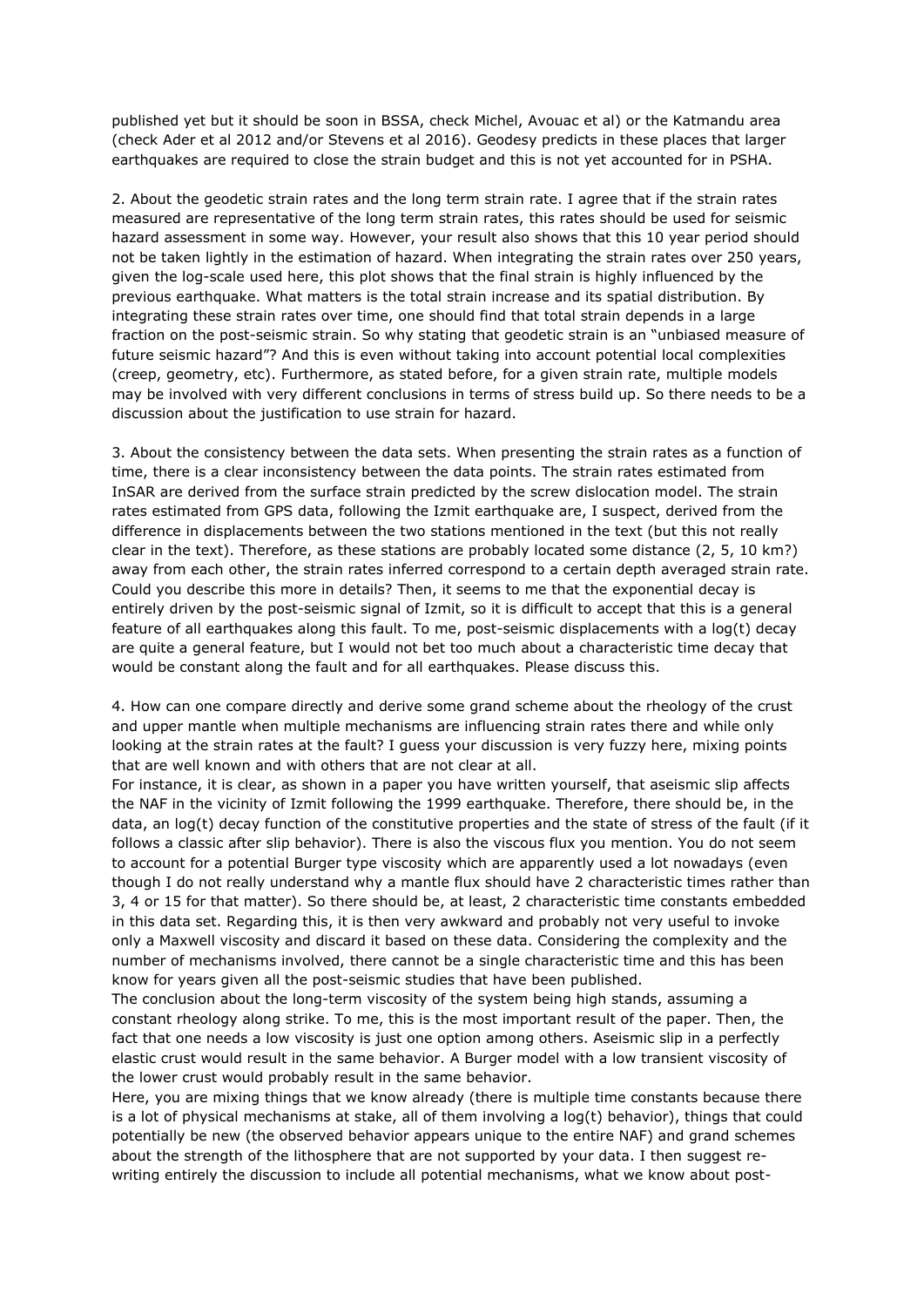seismic behavior and draw some testable hypothesis for further studies (or simply remove it).

5. Given the fact that you are can derive interseismic coupling at depth, why not trying to derive a full, fault long, coupling map of the NAF? Given your results, you could derive visco-elastic Green's functions (using a Maxwell linear body with a high viscosity consistent with the long term behavior that you have shown) and use these in a simple linear inversion. It would be the first time a coupling model is derived for an entire fault in a continental domain and would be very useful for further hazard assessment. It would be a nice interpretation of the spatial variability of the very nice velocity field you have derived, using much more information than only surface strain.

6. The statement about the Omori like decay is a bit awkward as is. You should simply mention that most of the deformation mechanisms involved here have a log(t)-based decay, hence the possibility to fit these data with a 1/t function. Mentioning Omori sounds like you are trying to oversell this with an analogy to a famous empirical law.

To conclude, I guess it should appear more clearly that the main result is "strain rates are constant along the fault, hence during the entire earthquake cycle, apart from a 10 year transient period, which implies a long term viscosity above 1e20" and that the rest of the paper that follows is speculation. Once you will have provided a careful discussion about the validity of combining inconsistent pieces of data to measure surface strain, once you will have provided a careful discussion to justify why surface strain, right at the fault location, is a meaningful, useful indicator, then you will be able to conclude that some general behavior emerges from this particular fault and you will be able to speculate on the rheology of faults and the lithosphere.

### A Minor Point:

Please describe in the supplementary materials the equations you are solving to derive the Maxwell strain rates on figure 4. This is less common than the arctangents you describe in great details.

I hope my comments will help improving this manuscript. I really like the approach, I find the map impressive but I am quite skeptical about the speculative part as these are not discussed enough with respect to the data available.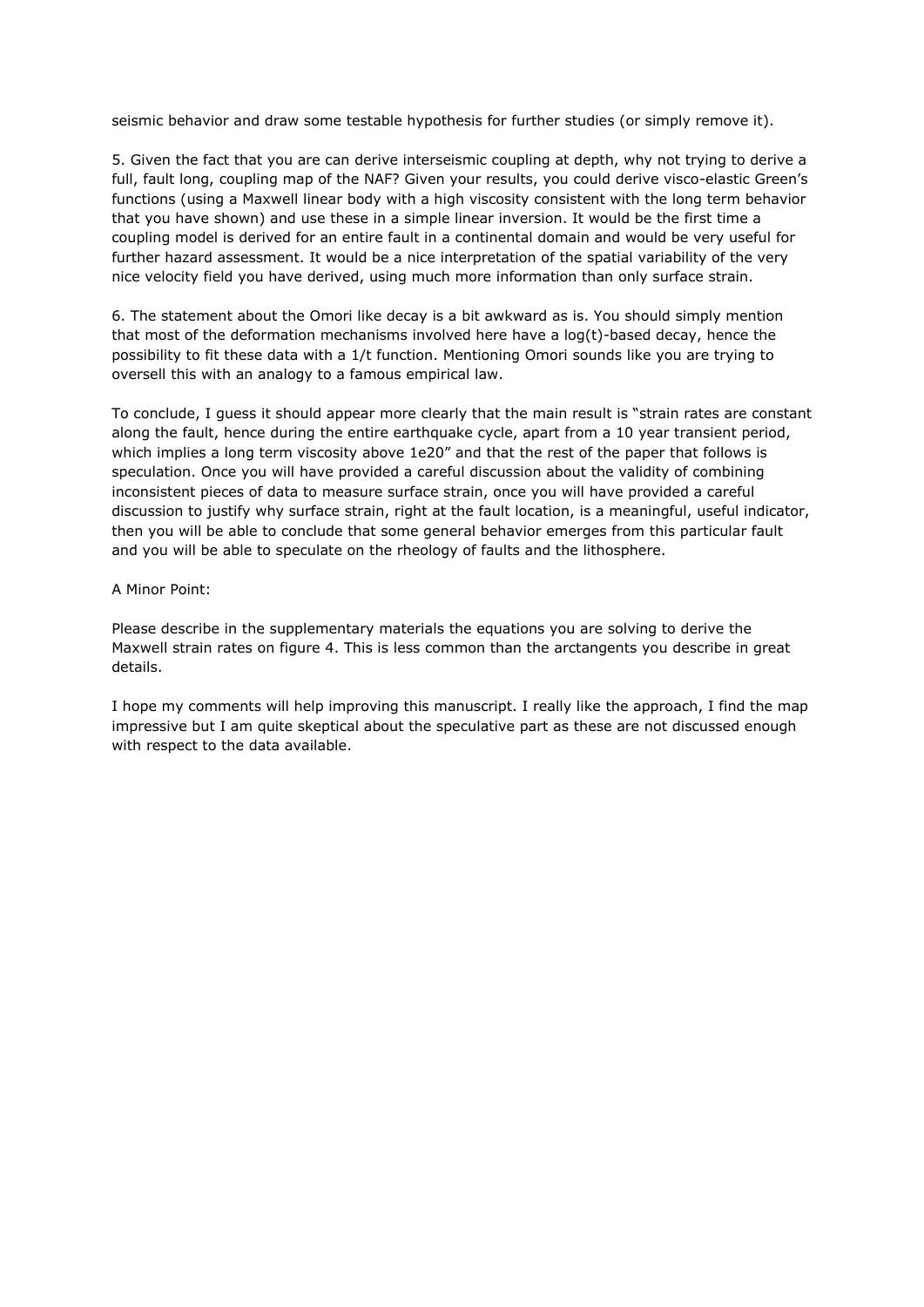Reviewer #1 (Remarks to the Author):

This manuscript uses space geodetic observations of interseismic deformation due to the North Anatolian Fault (NAF) in Turkey to argue that the deformation rates are relatively constant throughout much of the earthquake cycle (a few hundreds of years), except during the first  $\sim$ 10 years after large earthquakes. While the space geodetic data span a relatively short time period (10-20 years), the authors take advantage of the fact that in some places (e.g., Izmit) geodetic observations are available both before and after a large event. The fact that velocities/deformation rates return to pre-seismic values within several years after the event suggests that interseismic deformation should be a good measure of the longterm fault slip rates. The authors used simple viscoelastic earthquake cycle models to show that the quasi-constant deformation rates require relatively high effective viscosities in the lower crust, and a weaker shear zone to produce postseismic transients. The manuscript summarizes a large body of work, including analysis of the entire catalog of Envisat data spanning the NAF, and should be of interest to a broad audience. I recommend that it is published pending a moderate revision to address points below.

1) As observations of pre- and post-seismic deformation are available only on a small section of the NAF, "a complete" strain rate history for the NAF is a bit of an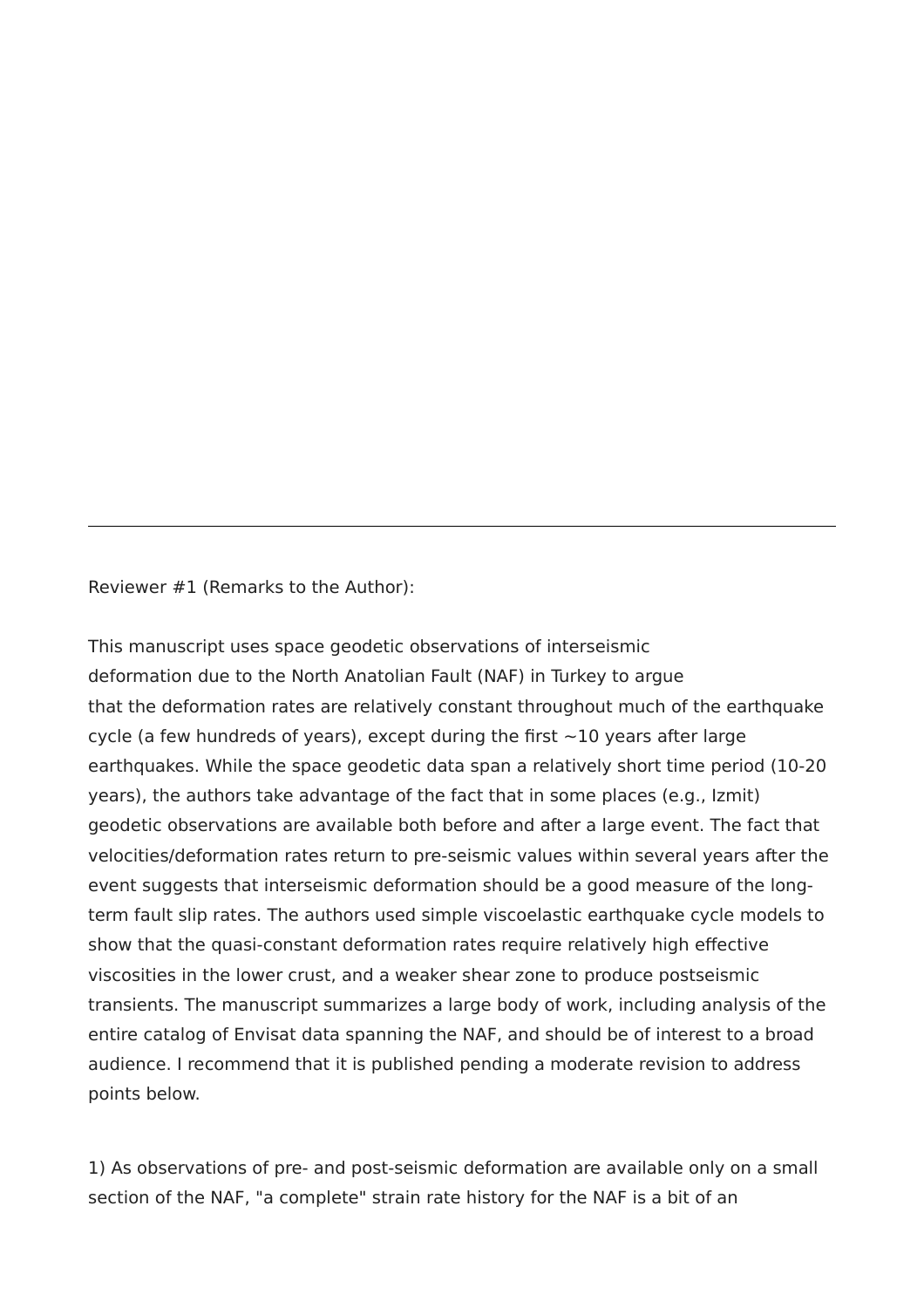overstatement. I suggest modifying the title and the main text to reflect the actual observations, not deductions.

- We have amended the title and text as suggested. Lines: 1, 45, 53, 187

2) lines 29-35. There are alternative models of the earthquake cycle - e.g., incorporating the rate and state friction, that are able to explain available geodetic observations. Also, models assuming a linear Maxwell rheology have been shown to be inadequate in a number of studies, in particular with regard to the early vs late postseismic deformation. This would be a good place to acknowledge these issues.

- We have added additional text introducing these models, as suggested.

# Lines: 37-42

3) line 87. Another relevant study of creep at Ismetpasa is: Kaneko et al., Interseismic deformation and creep along the central section of the North Anatolian fault (Turkey): InSAR observations and implications for rate-and-state friction properties, J. Geophys. Res., 118, 689-697, 2013.

- We have added this reference as suggested.

## Line: 101

4) lines 98-99. Do the authors use a dislocation to model shallow creep? The assumption of a constant slip rate from the surface to the top of the seismogenic layer may be too crude, given high sensitivity of geodetic data to shallow deformation sources. It may be better to assume a stress-free boundary condition (this will also affect estimates of the shallow locking depth).

- We have added text giving additional justification for our use of a simple dislocation model to account for the shallow creep. We believe this is sufficient, as the details of the creep are not the focus of this study.

### Lines: 114-120

5) Figure 3. I wonder what the inferred fault slip rates and locking depths would be if only GNSS data were used in the inversions. The authors compare InSAR inversions to "model-free" GNSS estimates of fault slip rates, but presumably the GNSS data can be used in inversions as well. This bears on the issue of what new constraints do InSAR data provide on the solution compared to the GNSS data.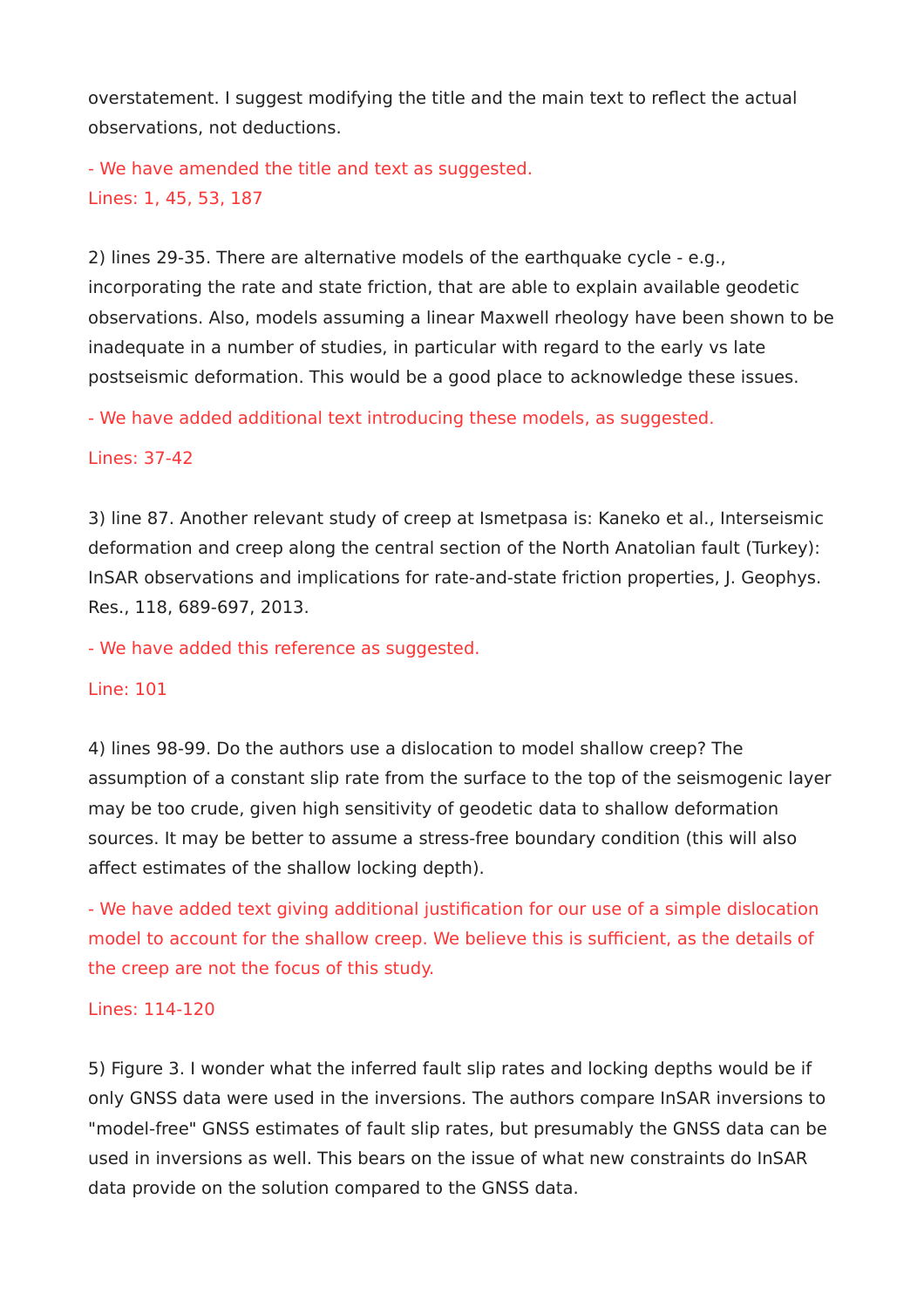- In determining the slip rate and locking depths from our profiles, we did jointly invert the InSAR and the GNSS and have now clarified this in the manuscript. Both are needed particularly in areas like the central region of the NAF, where there are few to no GNSS measurements. The high spatial resolution of the InSAR also allows us to remove the impacts of shallow creep, which contaminates some of the GNSS velocities.

Lines: 107

–------------------------------------------------------------------------------------------------

Reviewer #2 (Remarks to the Author):

This paper reports on a large InSAR data processing effort covering the entire North Anatolian fault in Turkey with the aim of quantifying interseismic deformation rates and patterns near the fault. The results show that short-term geodetic observations of interseismic deformation are representative of long-term interseismic deformation, unless less than a decade has passed since the last major earthquake. This result is an important result for earthquake hazard assessment, as it means we can use geodetic observations spanning a relatively small part of the earthquake cycle to assess the hazard. I have a few comments on the manuscript, most of which are minor.

I find the title a bit misleading and too bold. That interseismic deformation rates are derived for a few different times during the earthquake cycle does not mean the "complete strain rate history" is recovered. I therefore suggest to modify the title such that it describes better what is reported on in the manuscript. Note that this strong wording is repeated, e.g. in lines 38 and 48, while in line 124 it sounds more reasonable.

- We have amended the title and text to reflect this concern. Lines: 1, 45, 53, 187

In figure 1 the LOS and east-west velocities are shown w.r.t. Eurasia. However, along the north coast of Turkey there are a lot of red colors in a-c indicating velocities significantly different from zeros. How is the reference picked? A single pixel location, or some average?

- We transformed our InSAR LOS velocities for each track from a local reference area (an average of pixels in a 2~km radius) into a Eurasia-fixed GNSS reference before deconvolving into the east-west and vertical components. Any deviation from "zero" is therefore the result of atmospheric or other noise in the InSAR data.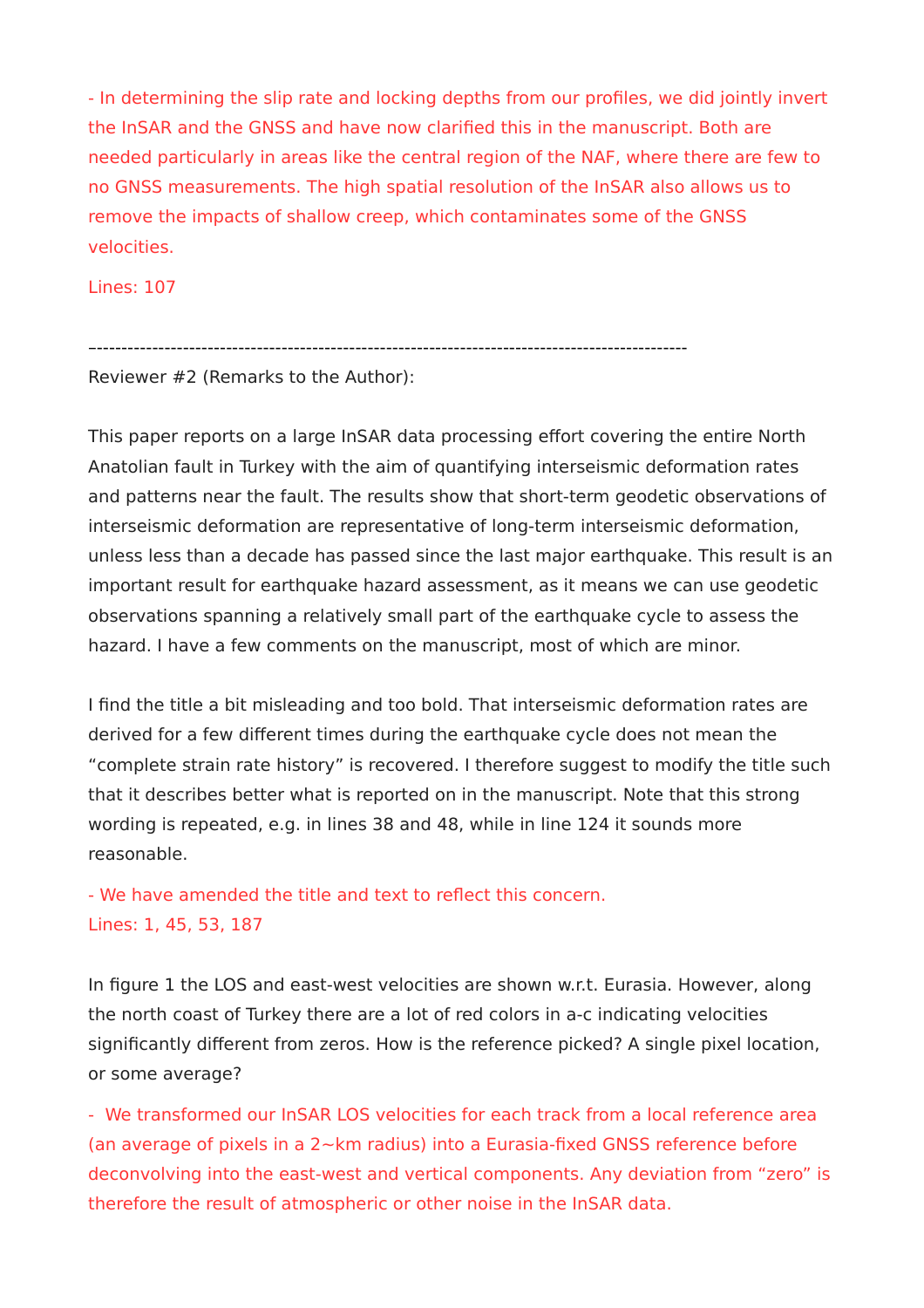## Lines: 81-82, Supplementary Fig. S8

In line 63 it is indicated that velocities in overlapping regions are compared after projection into horizontal velocities using the average incidence angel of 23 degrees. This is somewhat surprising, as the near-range angle is about 19 degrees and far range about 26 degrees, indicating a significant ( $\sim$ 30%) difference between how the same horizontal velocities map into near- and far-range LOS velocities. Please offer a justification for this choice (e.g. in the methods, if not here).

- The reviewer is correct and we have now recalculated the overlap regions, using the local incidence angles. This makes only a small difference to the stated uncertainties

### Lines: 75, 77, 78 and Supplementary Figure S3

Some discussion about that we might still over- or under-estimate the earthquake hazard based on decade-long geodetic observations of interseismic deformation, unless we include somehow fast postseismic transient effects, would be useful.

- We have added new text in the discussion on the impacts of total strain, hence seismic hazard, based on decadal strain measurements without accounting for the postseismic transient.

Lines: 153-168

I am not surprised the visco-elastic coupling model does so poorly. First, using Maxwell viscoelastic material has rarely been useful when researchers have had good postseismic observations. Second, the earth structure under the upper crust is probably far from homogenous, and third, parts of the lower crust are likely elastic, but may not be brittle (i.e. elastic-ductile with some yield strength). I therefore fully agree that seismogenic depths do not well represent elastic thickness and thus also doubt that the viscosity derived here  $(>10^{\circ}20$  Pas) is of much use. Because the elastic thickness is probably much larger than the seismogenic depth and the derived locking depth, I wonder if these viscosity results hold for a model consisting of a thicker elastic lid (e.g. 30-40 km). I think a more realistic subsurface model would consist of a thicker elastic layer, containing a shear-zone under the locking depth (controlling the fast postseismic deformation) and overlying a viscous mantle layer (or halfspace).

- We agree with the reviewer. The fact that we require high viscosities in the simple 2 layer model supports a scenario in which the lower crust is strong with deformation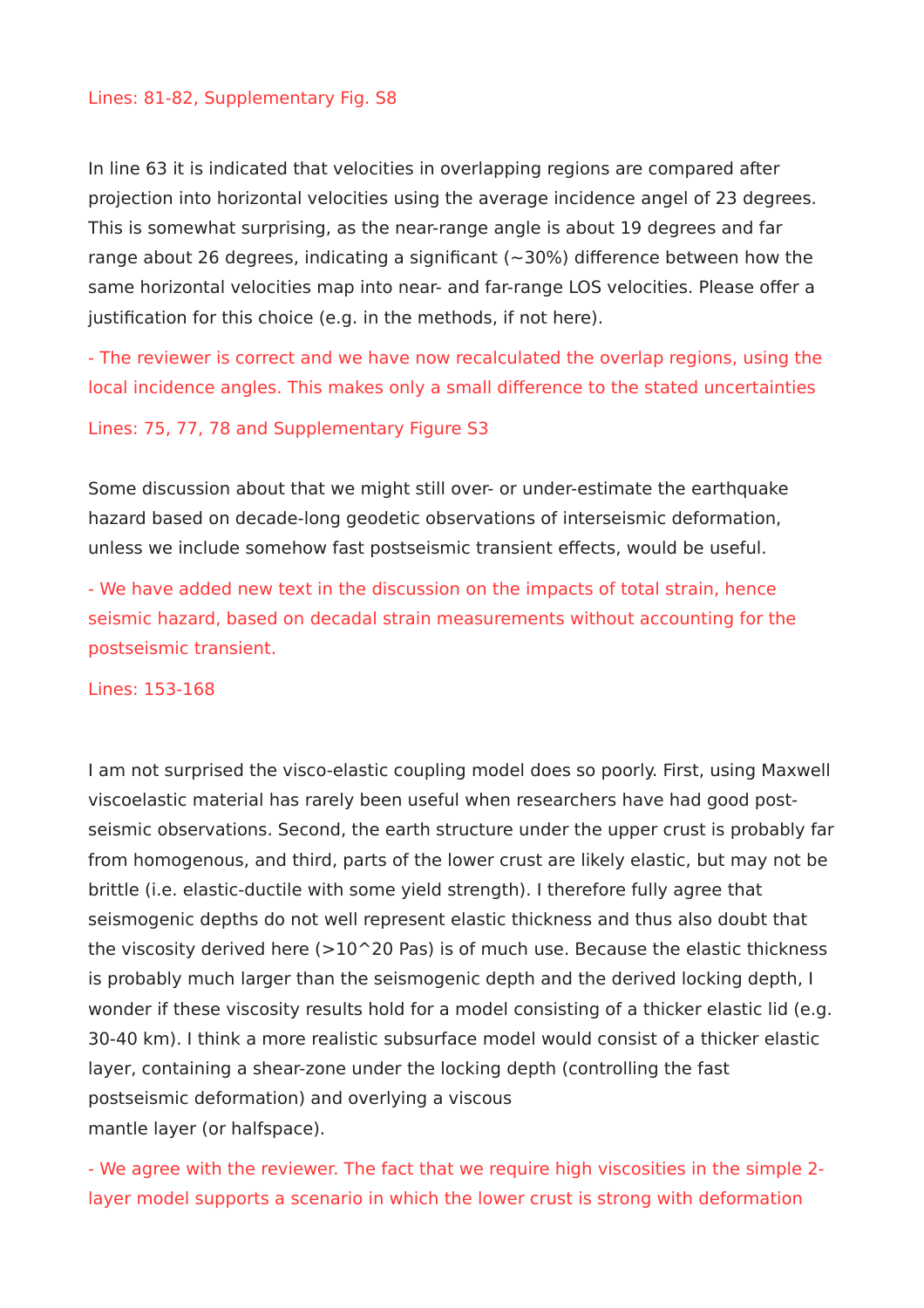focused in a shear zone. We have made a significant rewrite to the discussion section to reflect this and the comments of reviewer 3.

Lines: 191-193, 210-214, 221-253

The paragraph in lines 36-42 and the paragraph in lines 44-51 contain some overlapping information. I suggest that parts of the latter paragraph are added into the former paragraph and that the section starting in line 43 simply starts with the paragraph now starting in line 52.

- We have rearranged these paragraphs as suggested

Lines: 50-62

## Figure 1

Add information at the beginning of the caption about where in the world this is. What is the difference between tracks labeled red and black in a) and blue and black in b)? I would remove fault lines in b), as things get too busy with the GPS vectors on top. I would also label major faults, e.g. NAF and EAF and maybe distinguish somehow between primary and secondary faults, because a lot of faults are shown. Please add information about where Ismitpeza and Izmit are, as these locations are mentioned in the text. In c), indicate what positive values mean, as "east-west velocity" does not describe this well. Move the label for Istanbul to the NW of the city to avoid covering data points.

- All suggestions by the reviewer have been implemented into Figure 1

## Figure 2

Maybe mention in the first sentence that this is for the North Anatolian Fault.

- We have implemented this suggestion.

## Figure 3

Please spell out NAF when mentioned in this caption for the first time, as some readers only read the figure captions.

- Done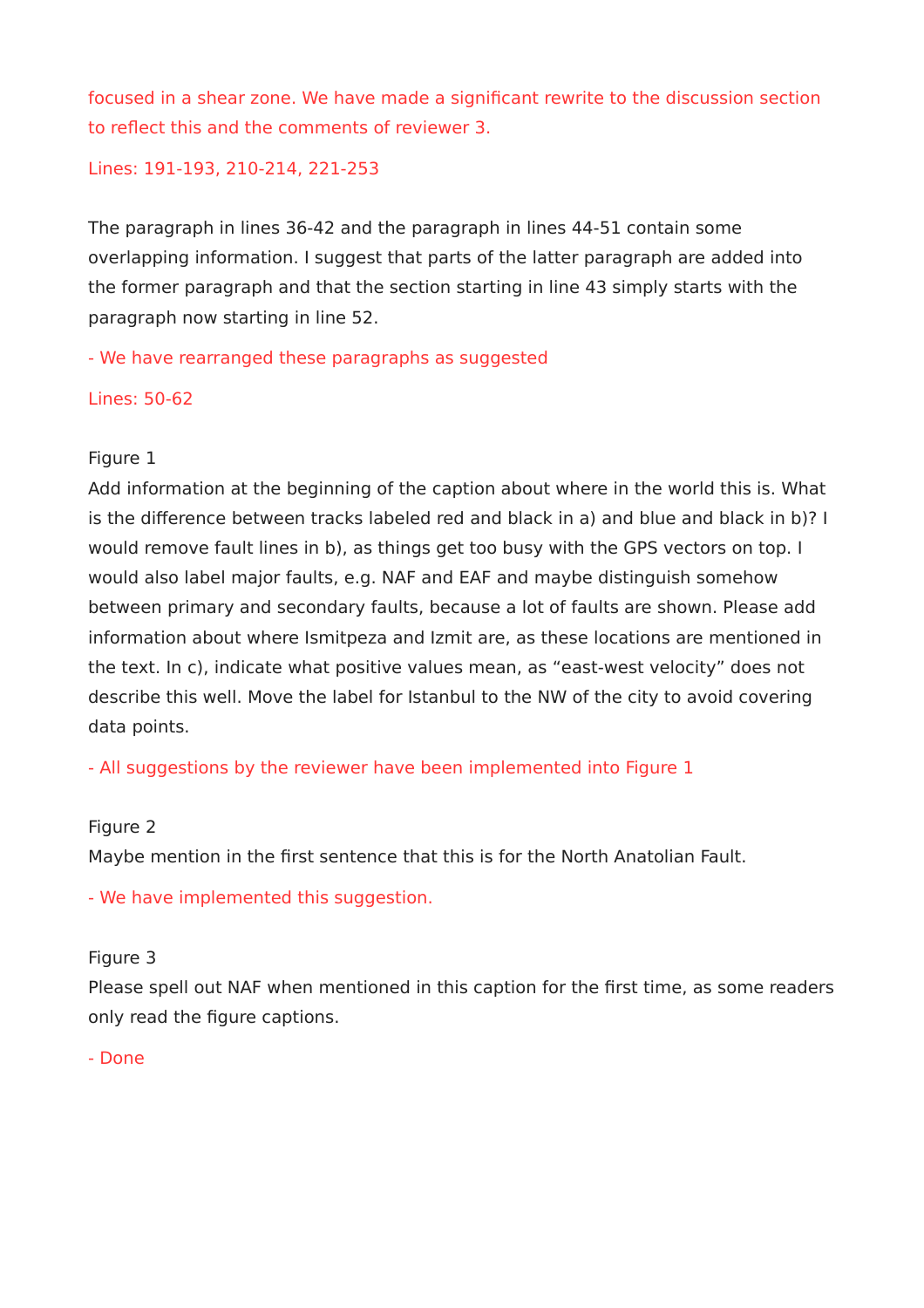–------------------------------------------------------------------------------------------------

Reviewer #3 (Remarks to the Author):

In this paper, Hussain et al propose to derive an interseismic strain field along the North Anatolian Fault. This goal is motivated by the fact that different segments of this major fault lie at different stages of a roughly 250 year long earthquake cycle, allowing to explore the temporal variation of strain rates across an entire cycle (assuming a constant rheology, to first order). The main result is that strain rates are, to first order, constant over the 250 year earthquake cycle, except for a 10 year period following a large earthquake. The resulting conclusions are 1. geodetic observation can provide meaningful information when deriving seismic hazard assessments and 2. a weak fault is required to explain such behavior.

In overall, the paper is well written and reading is quite pleasant. Figures support nicely the points conveyed in the paper and I have not found major technical issues. I believe this paper is made of 2 parts. The first part is very impressive: the authors show the potential of InSAR for global strain mapping and the result is a constant strain rate along the NAF which requires a strong lower crust. This first part justifies to me the publication of this paper in a high impact journal. The second part is messy, not discussed enough and does not bring new information: we know there is a transient following earthquakes and we known several mechanisms are involved, all of them with a log(t) displacement, hence a 1/t decay in rates. This is a problem, as I believe studies with more advanced models already propose such conclusions. In conclusion, I think this paper proposes a very interesting approach (sampling the earthquake cycle in time with a spatial sampling) which is quite new in itself, shows a very interesting result (strain rates are constant for 240 years) but then mixes things up with speculations that are not particularly new (I detail this below). To me, either this last part should be significantly beefed up with a lot more discussion and details, either simply removed.

Detailed comments:

1. About surface strain rates. You derive a map of surface strain using the last developments of InSAR processing. The map in itself is incredibly nice and shows the potential of InSAR for global strain mapping. However, while mentioning the fact that these measures should be included in PSHA methods, there is no discussion about it. Surface strain is only a proxy of stressing rates at depth, considering some elastic properties, the degree of locking, etc, etc, making the link with PSHA not direct at all.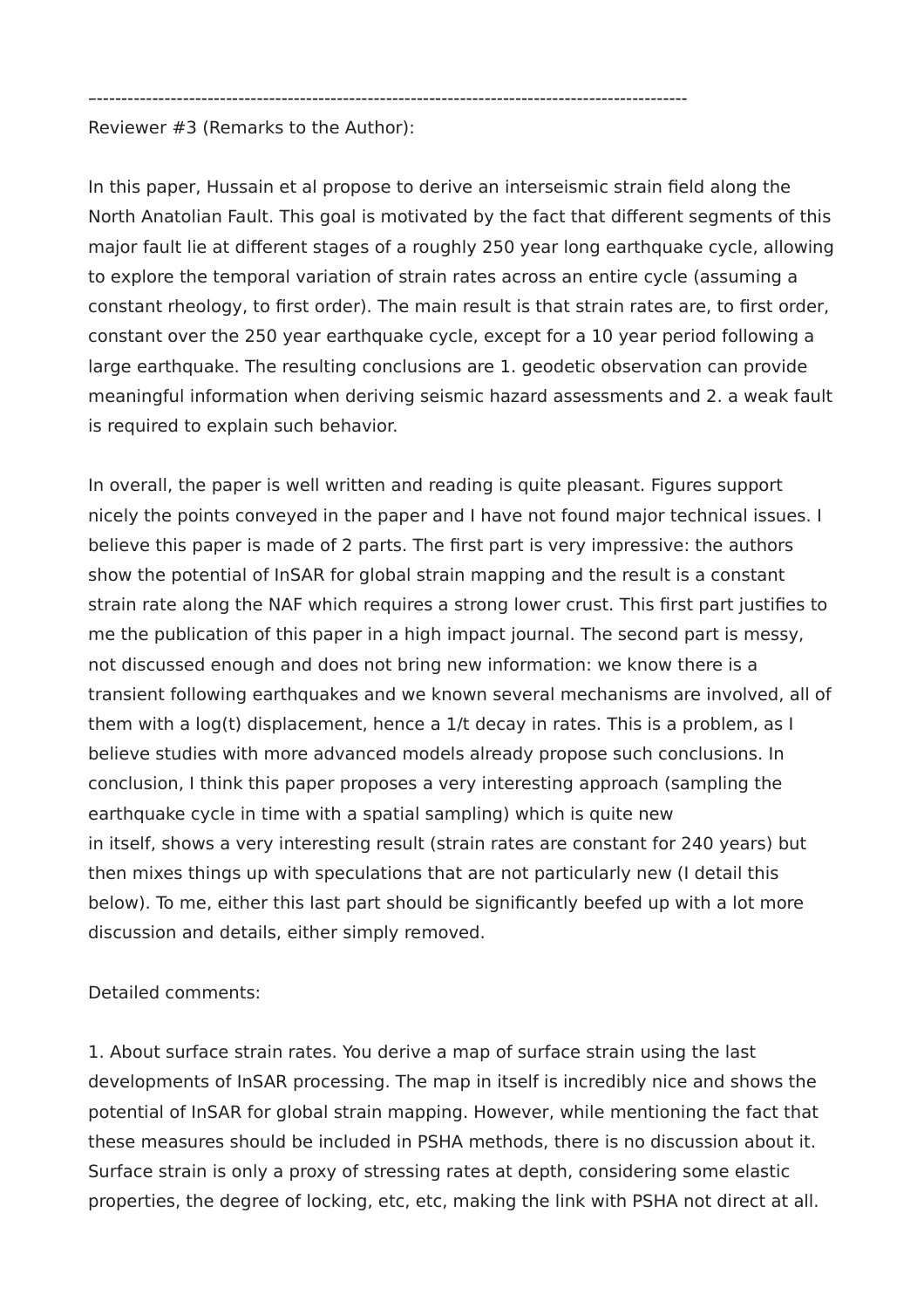PSHA is used directly nowadays to derive hazard maps or insurance plans, so I am afraid such light statement could lead to biased understanding from non experts who might read a Nat. Comms. paper. Furthermore, PSHA experts are already convinced about this and moving in this direction (see the last models from Jackson and Stein et al). Therefore, as you seem to imply that this is a very important point of your paper (it is in the abstract), I think it requires some additional discussion.

First, you need to clarify that including strain rates in PSHA is not as simple as it sounds. For instance, the surface strain rate that you present on figure 3d comes from your estimate of total loading rate and assuming an elastic crust. However, surface strain rates along the Ismetpasa portion of the NAF are not at all representative of what is happening at 15 km depth, but entirely controlled by shallow creep (i.e. strain is infinite at the surface there). But nonetheless, stress builds up there and this should be accounted for. So any PSHA model would be difficult to make up. Another point is that for a similar surface strain rate at the fault trace, one needs to fix either slip rate or locking depth to get a sense of stress build up at depth (i.e. the tradeoff is direct). Second (and only if you think this could be useful), you need to provide clues about how to include these measurements. If you feel that this is only a second-order conclusion of the paper, I would simply remove it.

Just a small point: it seems that geodetic strain rates agree well with seismicity over California (see line 27), but not when looking at individual regions such as Parkfield (I know the paper is not published yet but it should be soon in BSSA, check Michel, Avouac et al) or the Katmandu area (check Ader et al 2012 and/or Stevens et al 2016). Geodesy predicts in these places that larger earthquakes are required to close the strain budget and this is not yet accounted for in PSHA.

- We thank the reviewer for these helpful comments. As suggested, we have included an additional section in the manuscript discussing the challenges with converting surface strain measurements from geodesy into a seismic hazard assessment.

## Lines: 169-185

2. About the geodetic strain rates and the long term strain rate. I agree that if the strain rates measured are representative of the long term strain rates, this rates should be used for seismic hazard assessment in some way. However, your result also shows that this 10 year period should not be taken lightly in the estimation of hazard.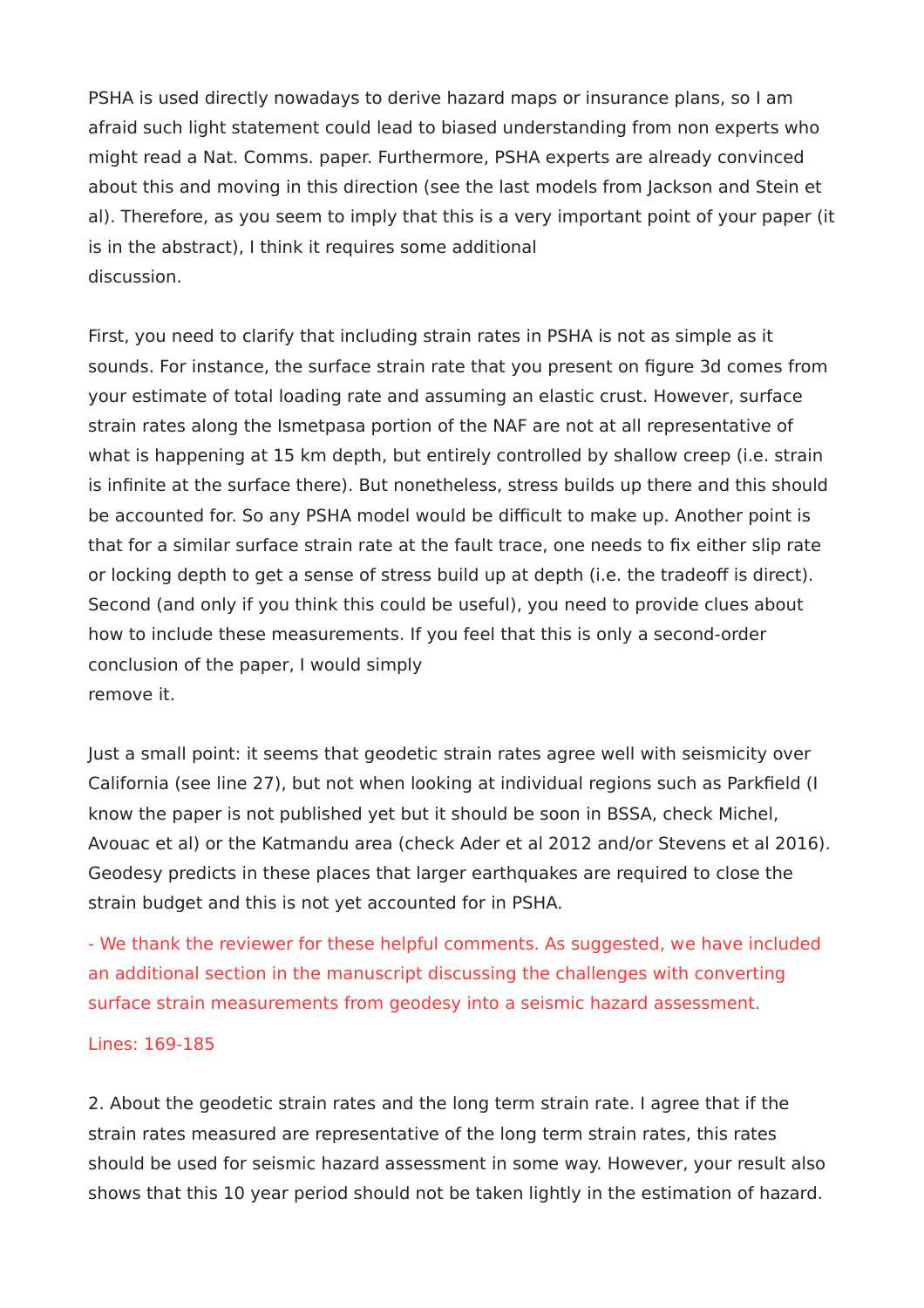When integrating the strain rates over 250 years, given the log-scale used here, this plot shows that the final strain is highly influenced by the previous earthquake. What matters is the total strain increase and its spatial distribution. By integrating these strain rates over time, one should find that total strain depends in a large fraction on the post-seismic strain. So why stating that geodetic strain is an "unbiased measure of future seismic hazard"? And this is even without taking into account potential local complexities (creep, geometry, etc). Furthermore, as stated before, for a given strain rate, multiple models may be involved with very different conclusions in terms of stress build up. So there needs to be a discussion about the justification to use strain for hazard.

- We thank the reviewer for this important point. We have added new text discussing the requirement to understand the postseismic deformation in order to determine the total strain budget.

### Lines: 153-168

3. About the consistency between the data sets. When presenting the strain rates as a function of time, there is a clear inconsistency between the data points. The strain rates estimated from InSAR are derived from the surface strain predicted by the screw dislocation model. The strain rates estimated from GPS data, following the Izmit earthquake are, I suspect, derived from the difference in displacements between the two stations mentioned in the text (but this not really clear in the text). Therefore, as these stations are probably located some distance (2, 5, 10 km?) away from each other, the strain rates inferred correspond to a certain depth averaged strain rate. Could you describe this more in details? Then, it seems to me that the exponential decay is entirely driven by the post-seismic signal of Izmit, so it is difficult to accept that this is a general feature of all earthquakes along this fault. To me, post-seismic displacements with a log(t) decay are quite a general

feature, but I would not bet too much about a characteristic time decay that would be constant along the fault and for all earthquakes. Please discuss this.

- We have added a section in the Methods that discusses how the GNSS strain calculations were made for the postseismic period and a justification of why we think that it represents deeper afterslip and not the shallow aseismic fault creep. We have also included a discussion of the possible impacts of the postseismic decay time constant on the overall strain and hence the hazard.

Lines: 323-328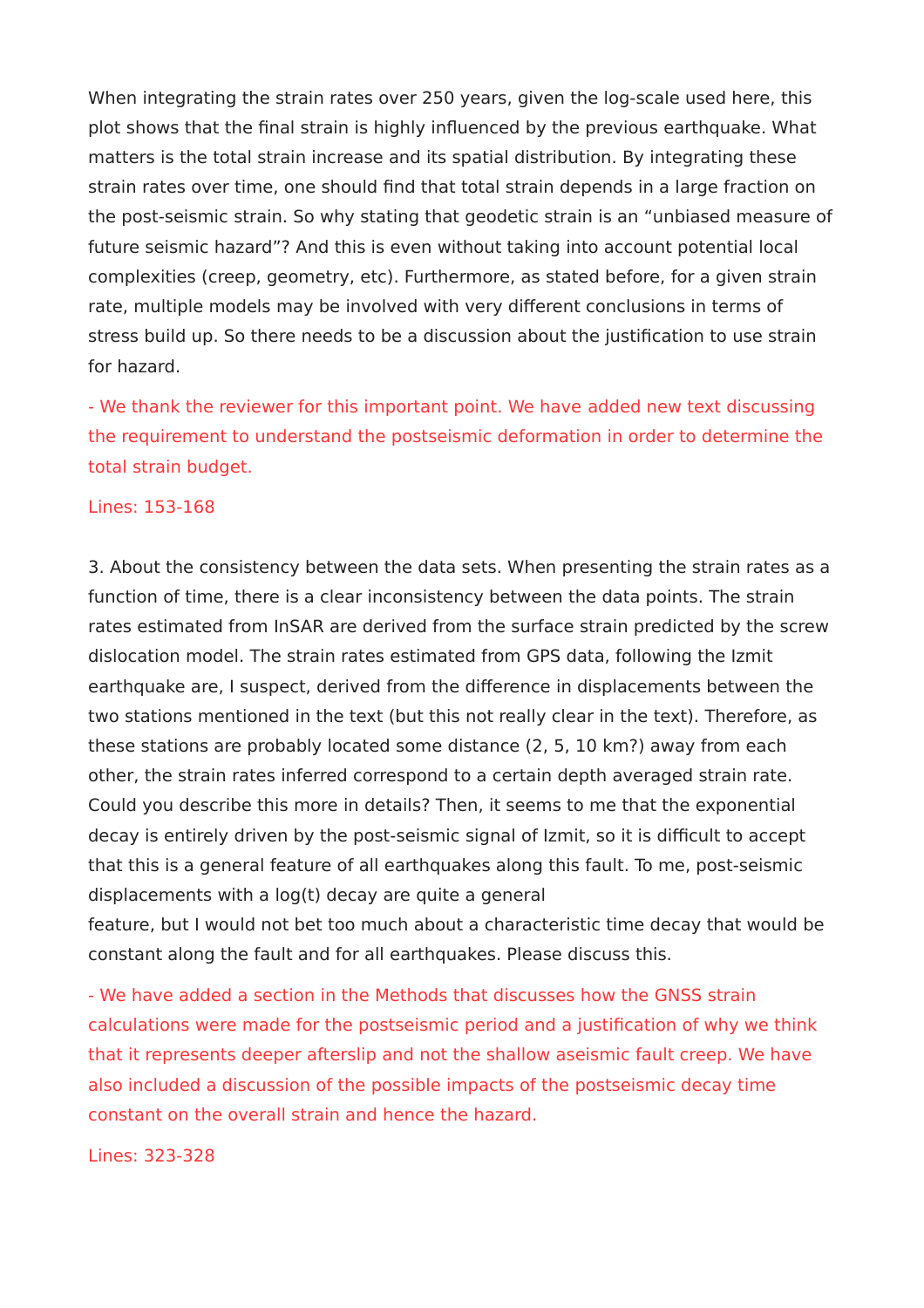4. How can one compare directly and derive some grand scheme about the rheology of the crust and upper mantle when multiple mechanisms are influencing strain rates there and while only looking at the strain rates at the fault? I guess your discussion is very fuzzy here, mixing points that are well known and with others that are not clear at all.

For instance, it is clear, as shown in a paper you have written yourself, that aseismic slip affects the NAF in the vicinity of Izmit following the 1999 earthquake. Therefore, there should be, in the data, an log(t) decay function of the constitutive properties and the state of stress of the fault (if it follows a classic after slip behavior). There is also the viscous flux you mention. You do not seem to account for a potential Burger type viscosity which are apparently used a lot nowadays (even though I do not really understand why a mantle flux should have 2 characteristic times rather than 3, 4 or 15 for that matter). So there should be, at least, 2 characteristic time constants embedded in this data set. Regarding this, it is then very awkward and probably not very useful to invoke only a Maxwell viscosity and discard it based on these data. Considering the complexity and the number of mechanisms involved, there cannot be a single characteristic time and this has been know for years given all the post-seismic studies that have been published.

The conclusion about the long-term viscosity of the system being high stands, assuming a constant rheology along strike. To me, this is the most important result of the paper. Then, the fact that one needs a low viscosity is just one option among others. Aseismic slip in a perfectly elastic crust would result in the same behavior. A Burger model with a low transient viscosity of the lower crust would probably result in the same behavior.

Here, you are mixing things that we know already (there is multiple time constants because there is a lot of physical mechanisms at stake, all of them involving a log(t) behavior), things that could potentially be new (the observed behavior appears unique to the entire NAF) and grand schemes about the strength of the lithosphere that are not supported by your data. I then suggest re-writing entirely the discussion to include all potential mechanisms, what we know about post-seismic behavior and draw some testable hypothesis for further studies (or simply remove it).

- We have significantly rewritten and added to the discussion section of the manuscript to address the comments made by the reviewer here. We used the simple Maxwell model to understand how the system behaves. This then informs our interpretation of more complex viscous models (Burgers, power-law, depth dependent, weak zone etc).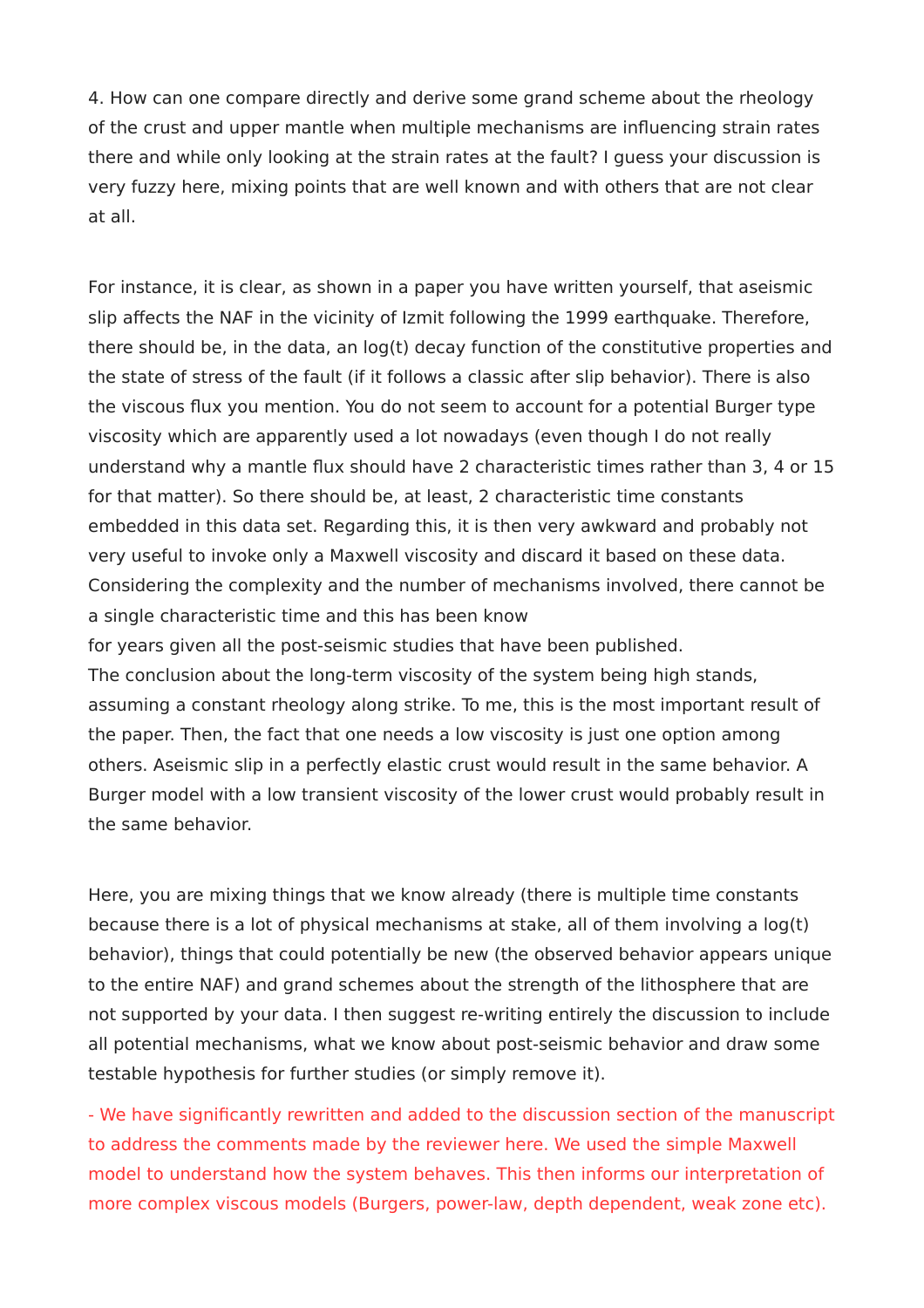Specifically, the inference that the rheology of the substrate (in the lower crust) away from the fault is relatively strong in the long term must hold for all viscous models.

Lines: 188, 191-193, 210-214, 221-260

5. Given the fact that you are can derive interseismic coupling at depth, why not trying to derive a full, fault long, coupling map of the NAF? Given your results, you could derive visco-elastic Green's functions (using a Maxwell linear body with a high viscosity consistent with the long term behavior that you have shown) and use these in a simple linear inversion. It would be the first time a coupling model is derived for an entire fault in a continental domain and would be very useful for further hazard assessment. It would be a nice interpretation of the spatial variability of the very nice velocity field you have derived, using much more information than only surface strain.

- We thank the reviewer for this suggestion. Although this would be interesting to pursue in further work it is beyond the scope of this paper.

6. The statement about the Omori like decay is a bit awkward as is. You should simply mention that most of the deformation mechanisms involved here have a log(t)-based decay, hence the possibility to fit these data with a 1/t function. Mentioning Omori sounds like you are trying to oversell this with an analogy to a famous empirical law.

- We have amended this section and removed the reference to Omori's law.

## Lines: 235-236

To conclude, I guess it should appear more clearly that the main result is "strain rates are constant along the fault, hence during the entire earthquake cycle, apart from a 10 year transient period, which implies a long term viscosity above 1e20" and that the rest of the paper that follows is speculation. Once you will have provided a careful discussion about the validity of combining inconsistent pieces of data to measure surface strain, once you will have provided a careful discussion to justify why surface strain, right at the fault location, is a meaningful, useful indicator, then you will be able to conclude that some general behavior emerges from this particular fault and you will be able to speculate on the rheology of faults and the lithosphere.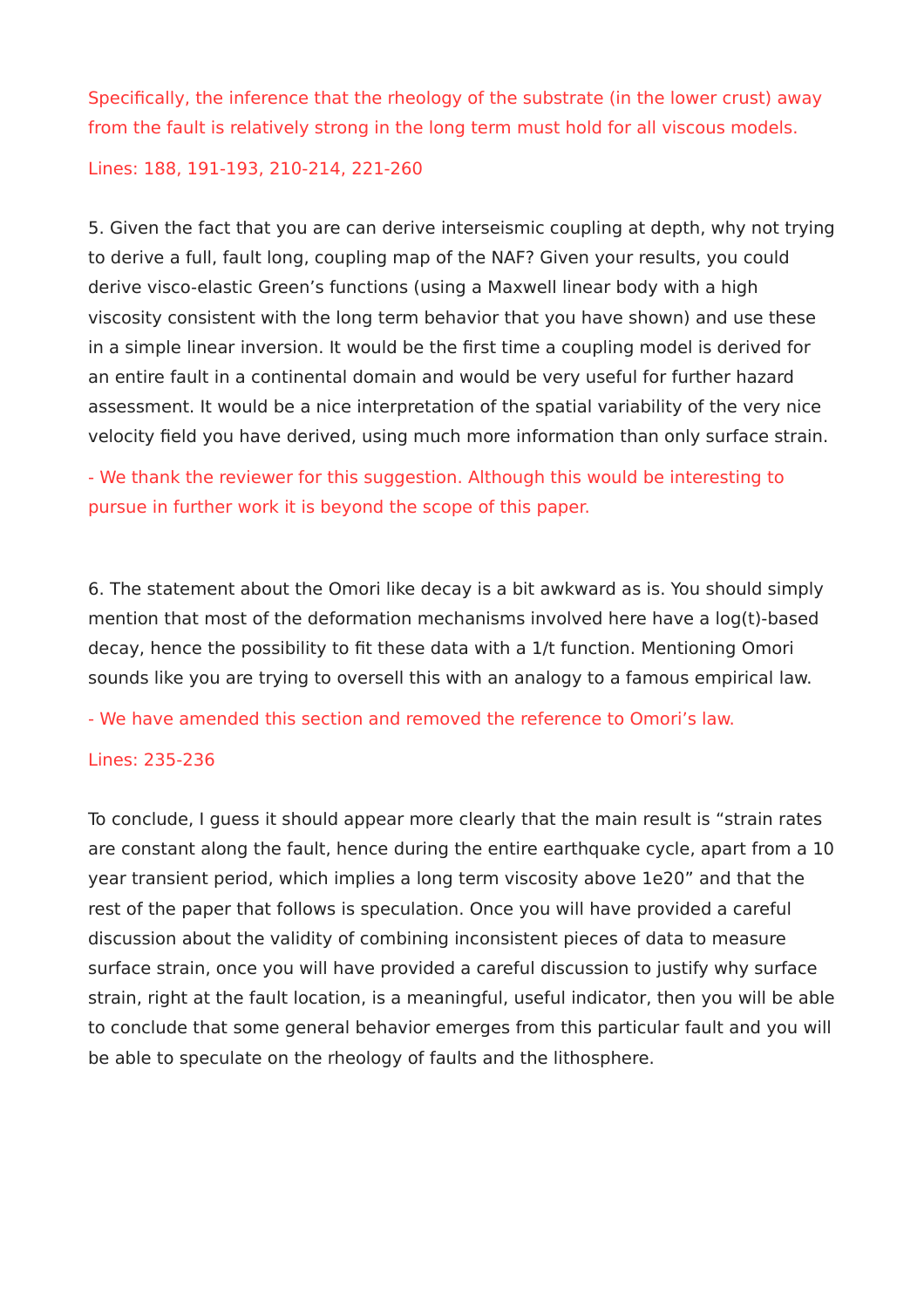# A Minor Point:

Please describe in the supplementary materials the equations you are solving to derive the Maxwell strain rates on figure 4. This is less common than the arctangents you describe in great details.

- We have added an explicit reference to the source of the viscoelastic-coupling model equations in the Savage paper.

# Line: 208-209

I hope my comments will help improving this manuscript. I really like the approach, I find the map impressive but I am quite skeptical about the speculative part as these are not discussed enough with respect to the data available.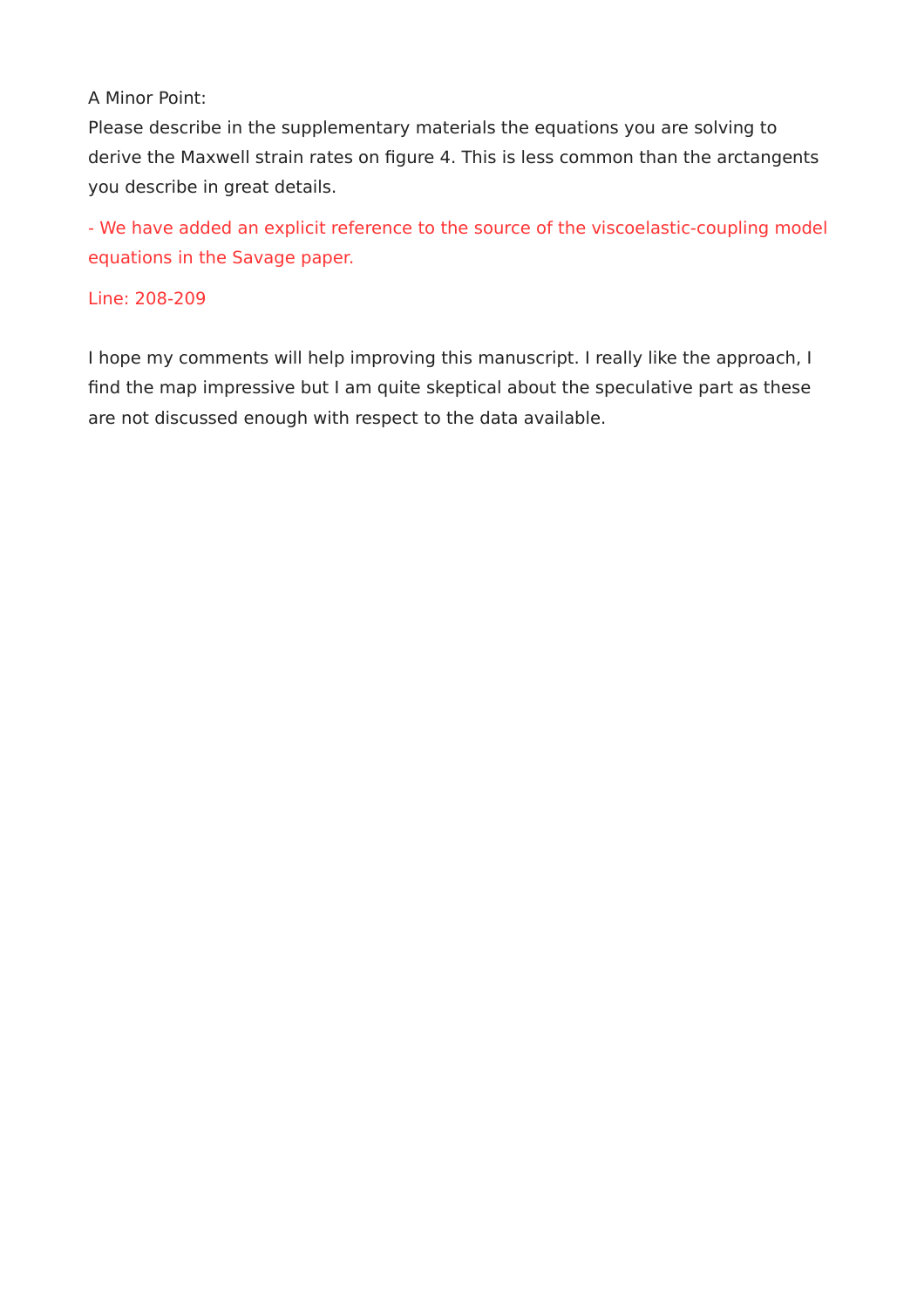Reviewers' comments:

Reviewer #3 (Remarks to the Author):

The authors have carefully addressed my comments and clarified what I did not previously understood. In my opinion, the paper could be accepted pending a few very minor changes.

I still have one concern and the answer could probably refine the picture you have of constant strain rates. In figure 3, you represent the along-strike distribution of slip rates and you propose a correction for the case of the Izmit post-seismic creeping region. This is perfectly fine but I believe a similar correction should be proposed for locking depth. It has been proposed that apparent locking depth varies throughout the earthquake cycle (see Jiang & Lapusta 2016). It appears that two of the locking depth estimates in the central portion of the Izmit section exceed the constant value by approximately 20-25%, while Jiang & Laputa suggests a similar 20% change in apparent locking depth may be considered. Although deriving a precise estimate for such correction is difficult, it might be interesting to mention it and propose an alternative locking depth (and derived strain rates).

There is some re-writing required at some point. You mention that slip rates vary with increasing slip rates toward the west, meaning you believe the variation in slip rates is significant. You then mention that locking depth is constant along the 1000 km of the studied area, suggesting that variations of locking depth are not significant. Your conclusion is that strain rate is constant, despite the variation in slip rate (while strain is proportional to slip rate over locking depth). If slip rates vary, then strain rates vary. You can't have it both ways (and if you look at the strain rates east of 32°E, they decrease eastward). So I suggest a small statistical test using the results from the Monte Carlo exploration to derive the probability of having an along-strike variation of slip and strain rates.

Last line of the abstract: I would suggest replacing "of the entire lower crust" by "of the lower crust at all spatial and temporal scales", for the sake of precision.

I would move the paragraph starting on line 211 to a little later in the article. The "inescapable inference of the widespread observation of focused interseismic strain" is not only the long relaxation time away from the fault, but also the need for a rheological complexity within fault zones to explain the focusing. As you mention, your observations require the relaxation time in the lower crust far from the fault to be high. But they also require an additional rheological complexity around the fault to explain the rapid decay in strain rates near Izmit. So I would move this paragraph after you have explained the need for some fault zone complexity, even at depth. And I would remove the sentence about the spring and all, as it sounds a little like "tectonics for dummies".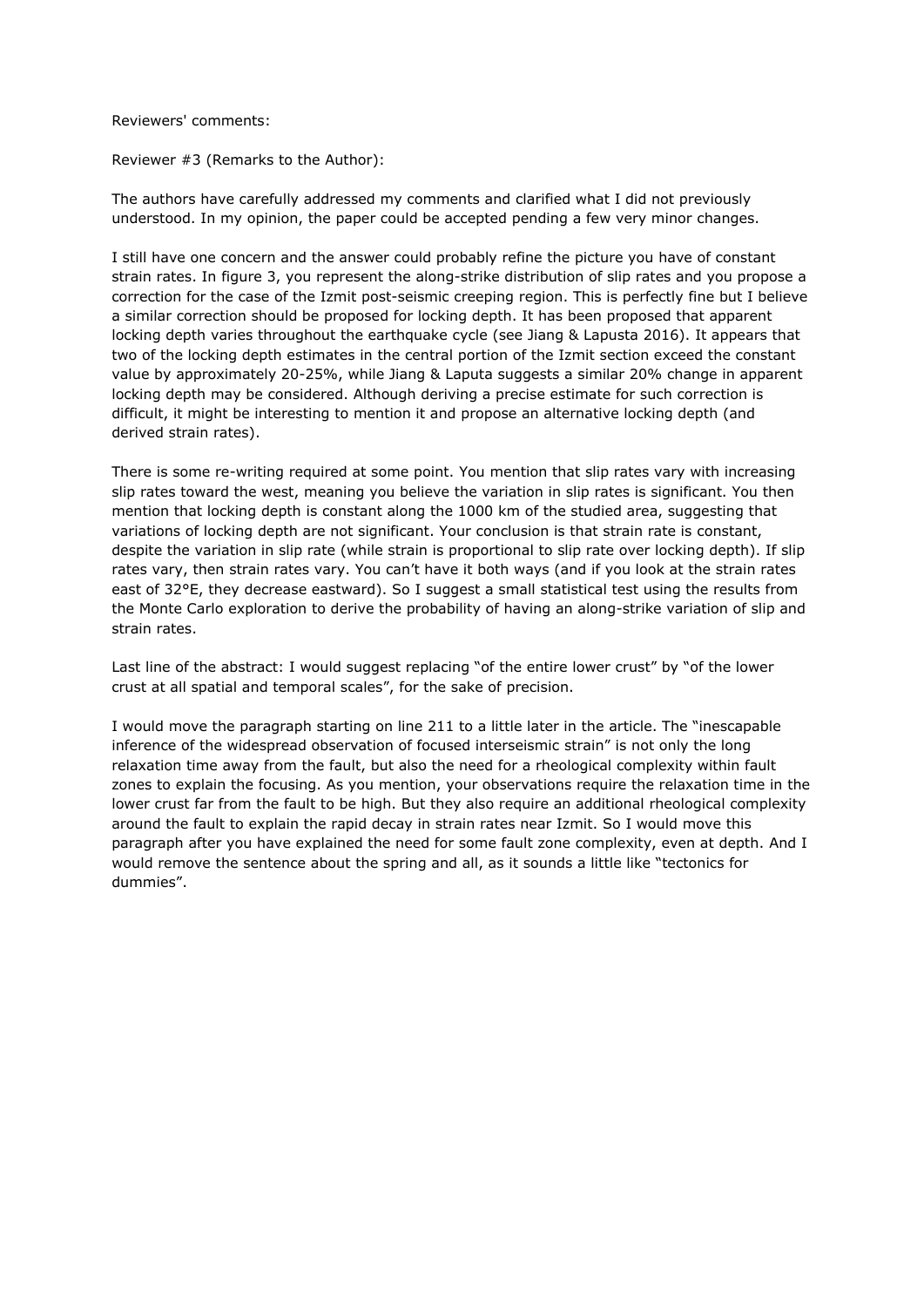Reviewer #3 (Remarks to the Author):

The authors have carefully addressed my comments and clarified what I did not previously understood. In my opinion, the paper could be accepted pending a few very minor changes.

I still have one concern and the answer could probably refine the picture you have of constant strain rates. In figure 3, you represent the along-strike distribution of slip rates and you propose a correction for the case of the Izmit post-seismic creeping region. This is perfectly fine but I believe a similar correction should be proposed for locking depth. It has been proposed that apparent locking depth varies throughout the earthquake cycle (see Jiang & Lapusta 2016). It appears that two of the locking depth estimates in the central portion of the Izmit section exceed the constant value by approximately 20-25%, while Jiang & Laputa suggests a similar 20% change in apparent locking depth may be considered. Although deriving a precise estimate for such correction is difficult, it might be interesting to mention it and propose an alternative locking depth (and derived strain rates).

While it is possible that the anomalously high locking depths on the Izmit portion of the NAF could be due to variation in locking depth through the cycle, this is complicated by the fact that the fault breaks into multiple strands here and thus widening the zone of strain accumulation. High locking depths in both pre-1999 and post-1999 profiles support the fact that the strain has split onto multiple strands.

### We have now discussed this in the revised manuscript on lines: 122-126

There is some re-writing required at some point. You mention that slip rates vary with increasing slip rates toward the west, meaning you believe the variation in slip rates is significant. You then mention that locking depth is constant along the 1000 km of the studied area, suggesting that variations of locking depth are not significant. Your conclusion is that strain rate is constant, despite the variation in slip rate (while strain is